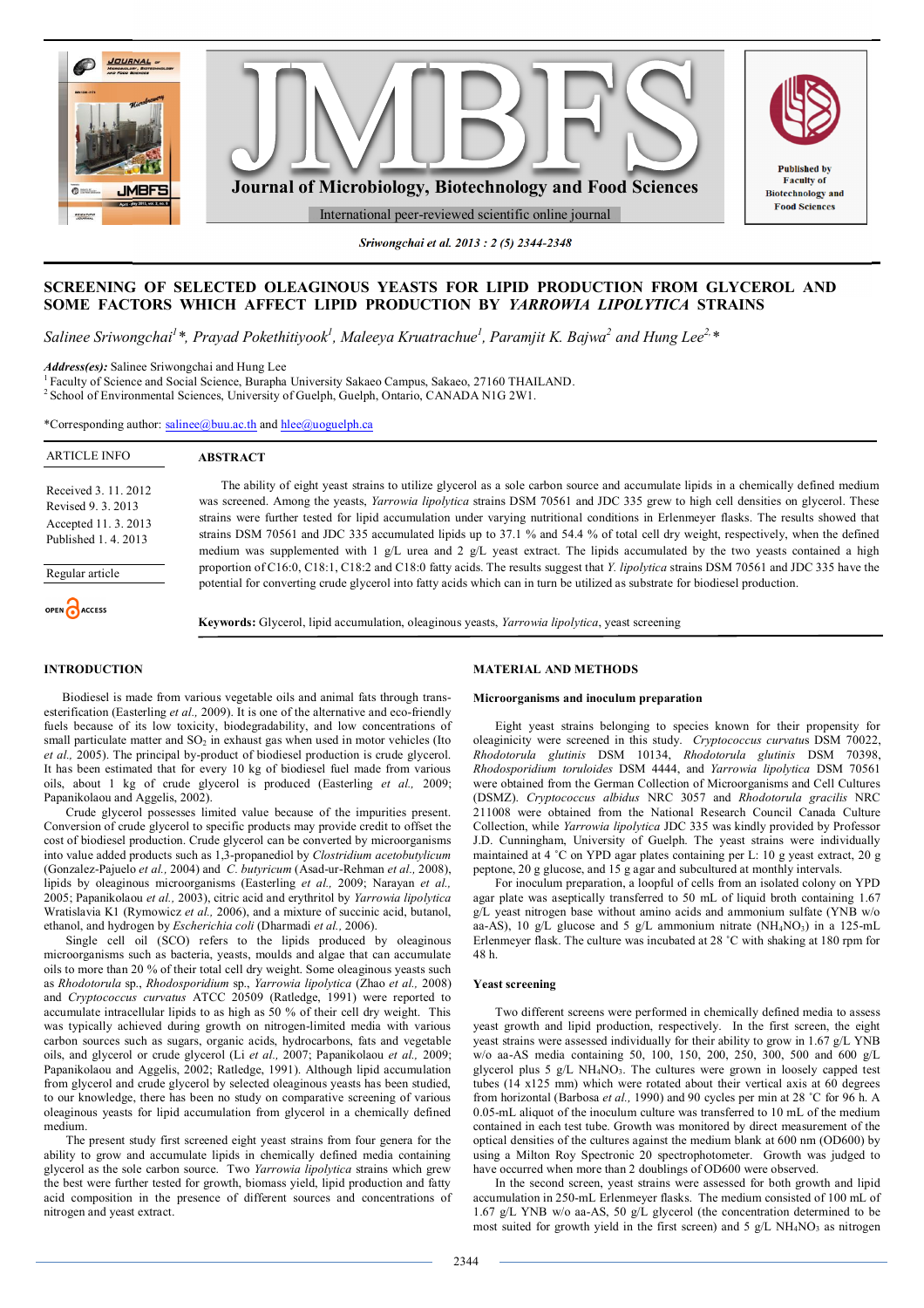source. Two mL of the inoculum culture were added to the medium and the mixture incubated at 28 °C with shaking at 180 rpm for 4 days. At daily intervals, samples were withdrawn for OD600 measurements by using a Ultrospec 3100 UV/Visible spectrophometer. Where necessary, samples were diluted prior to taking the OD600 measurements. On day 4, samples of the cells were removed for cell dry weight and lipid content determination. The two yeast strains, *Y. lipolytica* strains DSM 70561 and JDC 335, with the best growth and lipid accumulation potential were selected for further study.

#### **Characterization of lipid accumulation by** *Y. lipolytica* **strains**

The ability of *Y. lipolytica* strains to use 62.45 mM of either  $NH<sub>4</sub>NO<sub>3</sub>$  (5 g/L) or urea (3.75 g/L) as the sole nitrogen source for growth was first examined in rotated test tubes as described above. Having verified that the strains grew better with urea than  $NH<sub>4</sub>NO<sub>3</sub>$ , urea was used in subsequent tests to examine the effect of varying concentrations of urea (ranging from 1 to 15 g/L resulting in C/N molar ratios ranging from 4.4 to 65.2) and concentrations of yeast extract (ranging from 2 to 10 g/L) on growth and lipid accumulation by the *Y. lipolytica* strains. For these experiments, 2 mL of the inoculum culture were placed in 100 mL of 1.67 g/L YNB w/o aa-AS, 50 g/L glycerol and varying concentrations of urea in 250-mL Erlenmeyer flasks and incubated at 28 °C with shaking at 180 rpm for 120 h.

After determining the optimal urea concentration, we tested the effect of adding yeast extract on growth and lipid accumulation. This was done by adding 2, 4, 6, 8 and 10 g/L yeast extract to 100 mL of 1.67 g/L YNB w/o aa-AS, 50 g/L glycerol and 1 g/L urea in 250-mL Erlenmeyer flasks. Duplicate samples were withdrawn periodically and analyzed for growth, cell dry weight, total cell lipids and residual glycerol concentrations.

For experiments to determine the fatty acid composition of the cellular lipids, *Y. lipolytica* DSM 70561 and JDC 335 cells were cultured in YNB w/o aa-AS media containing50 g/L glycerol and 1 g/L urea either with 2 g/L yeast extract or without. Cells were incubated as described above for 4 days and then collected for total cellular fatty acid analysis.

### **Analytical methods**

For cell dry weight determination, 10 mL of the culture were centrifuged at 6,000xg for 10 min. The pellet was washed three times with deionized water and dried at 80 °C until constant weight (typically 24 h). The dry cell weight was determined gravimetrically.

Total lipids were extracted from whole yeast cells by the method of Folch *et al.* (1957) with some modifications and according to Salinee *et al.* (2012). Briefly, 30 mL of the cell culture were centrifuged at 6000xg for 15 min to collect yeast pellet. This pellet was washed twice with deionized water and the supernatant was discarded. To an aliquot of 100- to 1000-mg (wet weight) of the pellet was added 3.75 mL of chloroform/methanol (2:1, v/v) solution. The mixture was vortexed for 15 min at 22-24 °C. To this was added 1.25 mL of chloroform. The mixture was vortexed for 1 min followed by adding 1.25 mL of 1 M NaCl and the mixture vortexed again for 1 min. The mixture was centrifuged at 3000xg for 15 min to separate the aqueous and organic phases. The lower organic phase containing lipids was recovered with a Pasteur pipette and transferred to another glass tube. The organic solvent was evaporated under a stream of  $N_2$  gas and the lipid weight was determined gravimetrically. The dry weight of total cell lipids was expressed as a percentage of total dry cell weight (Salinee *et al.*, 2012).

The total lipids were saponified and methyl esterified to yield fatty acid methyl esters which were analyzed using an Agilent 6890 GC-FID fitted with a capillary column (25.0 m x 200 µm x 0.33 µm, Ultra 2.5 % Phenyl Methyl Siloxane). The temperature of the injector and detector was 325 °C. Helium, at a flow rate of 1.2 mL/min, was used as the carrier gas. Fatty acid peaks were identified based on retention times in the GC elution profile. The peak area for each fatty acid methyl ester was quantified and the relative percentage of each fatty acid calculated based on its peak area relative to the total peak areas for all the fatty acids.

To determine the amount of residual glycerol, 2 mL of the liquid culture were centrifuged at 10,000xg for 10 min to remove the cell mass and other debris. The glycerol content in the supernatant was analyzed by HPLC using a Bio-Rad HPX-87H column operated at 40 °C (Lee *et al.,* 1986). The mobile phase was  $0.005$  M H<sub>2</sub>SO<sub>4</sub> with a flow rate of 0.6 mL/min. Glucose served as the internal standard.

### **RESULTS AND DISCUSSION**

### **Screening of yeasts for growth and lipid accumulation from glycerol**

The eight yeast strains selected for screening belong to the genera *Cryptococcus*, *Rhodotorula*, *Rhodosporidium* and *Yarrowia* which are known to contain oleaginous strains able to accumulate high levels of cellular lipids (Pan *et al.,* 2009). The initial screening assessed how well these strains can grow in a chemically defined medium containing varying amounts of glycerol as the sole

carbon source. Of the 8 yeasts tested, *C. albidus* NRC 3057 was unable to utilize glycerol as a sole carbon source. This was apparent in the inoculum preparation stage. On adding the dilute suspension of *C. albidus* NRC 3057 cells in the inoculum to the defined growth medium, no growth was observed for 4 days (Fig. 1A). Thus, *C. albidus* NRC 3057 was not tested further.

The other 7 yeast strains were able to grow in defined media containing glycerol as the sole carbon source. In general, growth decreased with increasing glycerol concentrations (Fig. 1B-H). The yeasts typically achieved the highest growth yields, based on OD600 measurements, at 50 g/L glycerol. Growth gradually decreased when glycerol concentration increased from 150 to 250 g/L (Fig. 1C-F). *Y. lipolytica* strains showed high growth yields up to 250 g/L glycerol. Above 250 g/L glycerol, very slight growth was observed by some of the cultures after 96 h (Fig. 1F-H). Among the seven yeasts tested, *Y. lipolytica* strains DSM 70561 and JDC 335 showed the highest growth yields at each glycerol concentration tested, followed by *R. glutinis* DSM 10134, *R. toruloides* DSM 4444, *C. curvatu*s DSM 70022*, R. gracilis* NRC 211008, and *R. glutinis* DSM 70398 (Fig. 1).



**Figure 1** Growth of eight yeasts in chemically defined media supplemented with varying concentrations of glycerol. Symbols: ( $\blacksquare$ ) 50 g/L; ( $\Box$ ) 100 g/L; ( $\blacktriangle$ ) 150  $g/L$ ; ( $\triangle$ ) 200 g/L; ( $\bullet$ ) 250 g/L; and ( $\circ$ ) 300 g/L glycerol. Each value is the mean+SEM for 3 independent experiments

Some authors have examined the effect of varying glycerol concentration on growth of oleaginous yeasts. However, these studies used lower concentrations of glycerol than the maximum concentration that we have used here. As an example, Papanikolaou *et al.* (2008) examined the biomass yield of *Y. lipolytica* strain ACA-DC 50109 growing on glycerol concentrations ranging from 20–164 g/L; no differences were observed. The growth inhibitory effect of high glycerol concentrations has been reported in other oleaginous microorganisms. For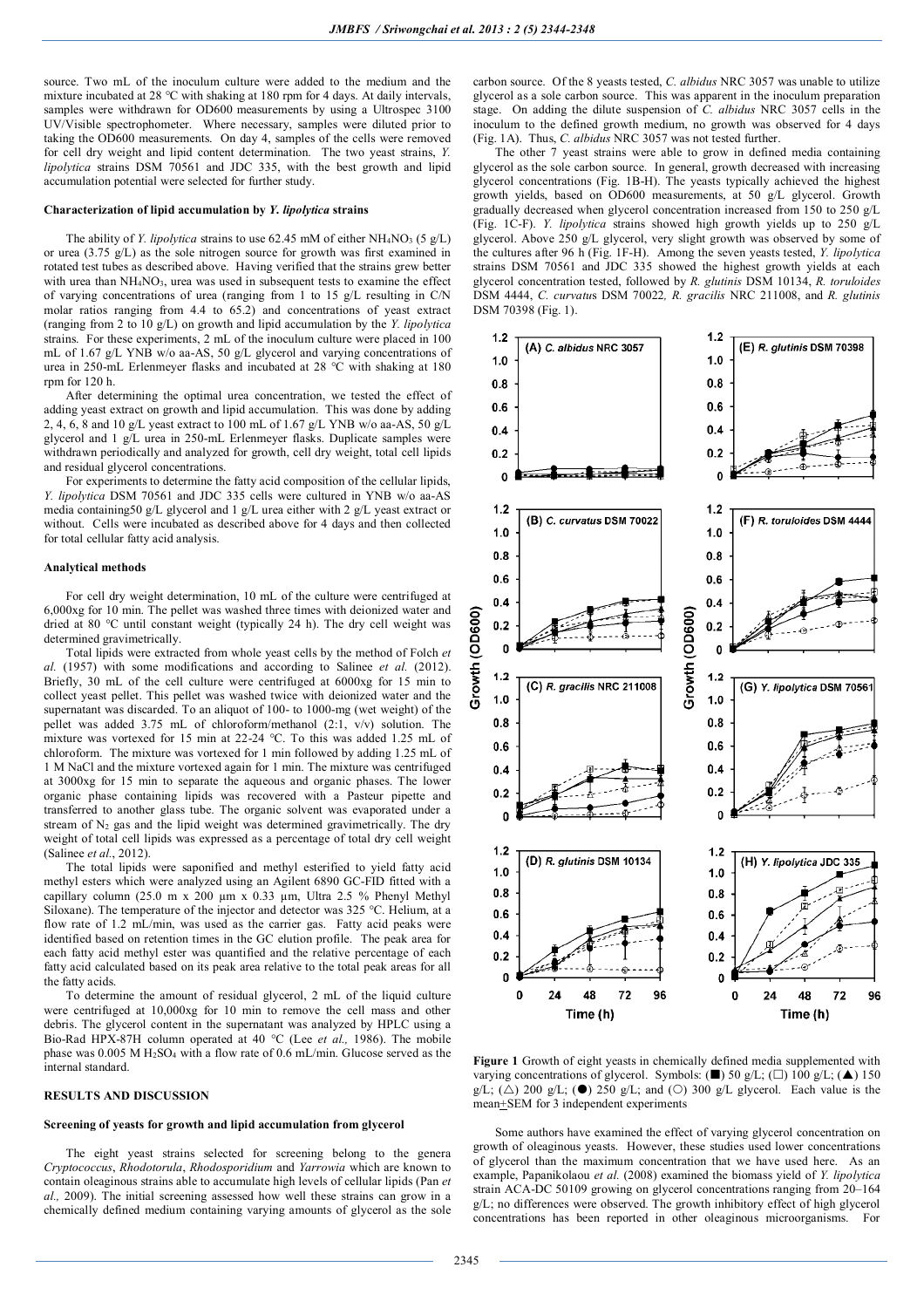example, growth rate of *Cryptococcus curvatus* ATCC 20509 cells decreased when glycerol concentration increased from 32 to 128 g/L (Meesters *et al.,* 1996). The oleaginous alga *Schizochytrium limacinum* SR21 could grow only in the presence of low concentrations (25 and 35 g/L) of glycerol. Growth was inhibited at higher glycerol concentrations (60 to 100 g/L) (Liang *et al.,* 2010). Pyle *et al.* (2008) and Chi *et al.* (2007) also reported that the optimum glycerol concentrations for maximal biomass yield of *S. limacinum* were 40 g/L and 64– 85 g/L, respectively.

The seven yeast strains were next screened for growth and lipid accumulation in Erlenmeyer flasks each containing 100 mL of defined media supplemented with 50 g/L glycerol, the concentration found in the first screen to give the best growth yields for the yeasts. The results showed that *Y. lipolytica* strains JDC 335 and DSM 70561 grew better than others, reaching OD600 values of 5.56 and 5.16, respectively, in the first 48 h. *R. toruloides* DSM 4444 grew after 24 h while *C. curvatus* DSM 70022, *R. gracilis* NRC 211008, *R. glutinis*  DSM 10139 and *R. glutinis* DSM 70398 grew after a lag phase of 48 h (Fig. 2A). The lag periods observed were similar to the first screen. The amounts of lipids accumulated at 96 h by *Y. lipolytica* strains DSM 70561 and JDC 335 were 25.75  $+ 0.75$  % and 22.06  $+ 5.80$  % (w/w, % dry weight of lipid/cell dry weight), respectively (Fig. 2B). The lipid content of the other five yeasts ranged from  $7-$ 17 % (w/w), respectively, over the same time period. Based on their rapid growth, high growth yields and high lipid accumulation in defined media with glycerol as the sole carbon source, the two *Y. lipolytica* strains were selected for further studies.

#### **Effect of varying concentrations of urea and yeast extract on biomass and lipid accumulation by** *Y. lipolytica* **strains DSM 70561 and JDC 335**

Yeast cell growth is influenced by the amount of nitrogen, usually provided as ammonium  $(NH_4^+)$  or urea in the medium. In the next phase of the study, the use of either urea or  $NH<sub>4</sub>NO<sub>3</sub>$  as the nitrogen source on growth of the two *Y*. *lipolytica* strains was compared. These studies were done in rotated test tubes, each containing 10 mL of YNB w/o aa-AS supplemented with 50 g/L glycerol plus either 62.45 mM NH<sub>4</sub>NO<sub>3</sub> or urea. The two yeast strains grew fairly well with either urea or  $NH<sub>4</sub>NO<sub>3</sub>$  as the nitrogen source. The OD600 values of DSM 70561 and JDC 335 when grown for 96 h in  $NH<sub>4</sub>NO<sub>3</sub>$  and urea were 0.78 and 1.31, and 1.03 and 1.53, respectively. Since the yeasts grew to significantly higher OD values in urea, we used urea as the N source in subsequent studies.

We next investigated the effect of varying urea concentrations on lipid accumulation by the two *Y. lipolytica* strains in Erlenmeyer flasks. Biomass yields of DSM 70561 and JDC 335 at 120 h ranged from 2.91 to 3.54 g/L and 2.85 to 3.56 g/L, respectively (Table 1). These strains consumed about 21 to 25 g/L of glycerol, respectively, out of the initial concentration of 50 g/L. The total lipid content of DSM 70561 and JDC 335 cells gradually decreased with increasing urea concentrations. The maximum lipid accumulated was found in the presence of 1 g/L urea; the lipid contents of DSM 70561 and JDC 335 were 35.54  $\pm$  2.33 % and 46.16  $\pm$  2.89 % (w/w, dry weight basis), respectively. Other researchers have also reported urea as an excellent nitrogen source for lipid production in yeasts, such as *Rhodotorula glutinis* (Saenge *et al.,* 2011) and *Trichosporon fermentans* (Zhu *et al.,* 2008). Although the *Y. lipolytica* strains accumulated high levels of lipids, the amount of glycerol consumed was limited in the chemically defined medium with urea as the nitrogen source. Thus, we tested if yeast extract supplementation, ranging from 2 to 10 g/L, might stimulate growth, increase glycerol consumption and also accumulate more biomass and lipids by the yeasts. Cells of *Y. lipolytica* DSM 70561 and JDC 335 produced more biomass and lipids when supplemented with yeast extract as compared to growth in the absence of yeast extract (Tables 1 and 2). Cell dry weight yields by strains DSM 70561 and JDC 335 at 120 h ranged from 4.27 to 4.59 g/L and 4.01 to 4.75 g/L, respectively. The amount of glycerol consumed by the two yeasts averaged 20 to 23 g/L. This level of consumption was similar to those seen in the

absence of yeast extract. The higher biomass yield was most likely due to the yeast extract supplementation, although there was no apparent trend towards greater biomass yield with increasing yeast extract concentrations. The highest amounts of lipid accumulated, 37.1 % and 54.4 % (w/w) by DSM 70561 and JDC 335, respectively, were observed at the lowest yeast extract supplementation of 2  $g/L$ . At higher yeast extract concentrations (4 to 10  $g/L$ ), while similar cell biomass was accumulated, glycerol consumption was not substantially increased. Yeast extract supplementation has been reported to increase biomass (51.8 g/L, w/v) and lipid content (65.1%, w/w) in *C. curvatus* O3 (Zhang *et al.,* 2011). In another study with the oleaginous alga *Chlorella protothecoides*, supplementation of the medium with  $1, 4, 7$ , and  $10 \text{ g/L}$  of yeast extract led to biomass yields of 9.05, 17.99, 18.6, and 19.81 g/L, respectively; however, the lipid content decreased significantly from 53.2 %, 46.0 %, 21.5 % to 18.9 % (w/w), respectively (Xiong *et al.,* 2008).



**Figure 2** Growth profiles of seven yeasts (Panel A) and their lipid content (Panel B). Cultures were grown in YNB w/o aa-AS medium with 50 g/L glycerol and 5 g/L NH<sub>4</sub>NO<sub>3</sub>. Symbols: ( $\blacksquare$ ) *C. curvatus* DSM 70022; ( $\Box$ ) *R. gracilis* NRC 211008; (A) *R. glutinis* DSM 10134; ( $\triangle$ ) *R. glutinis* DSM 70398; ( $\bullet$ ) *R. toruloides* DSM 4444; (O) *Y. lipolytica* DSM 70561; and ( $\blacklozenge$ ) *Y. lipolytica* JDC 335. DCW = dry cell weight.

| <b>Table 1</b> Dry cell weight (DCW), lipid content and glycerol consumption in Y. lipolytica DSM 70561 and Y. lipolytica JDC 335 when |  |  |  |
|----------------------------------------------------------------------------------------------------------------------------------------|--|--|--|
| cultured for 120 h in YNB w/o aa-AS media containing 50 g/L glycerol with varying concentrations of urea                               |  |  |  |

| Yeast strains           | Urea concentration | <b>DCW</b>    | Lipid content               | Glycerol consumption        |
|-------------------------|--------------------|---------------|-----------------------------|-----------------------------|
|                         | (g/L)              | (g/L)         | (wt %)                      | (g/L)                       |
| Y. lipolytica DSM 70561 |                    | $3.54 + 0.39$ | $35.54 + 2.33^a$            | $23.33 + 0.28$ <sup>a</sup> |
|                         |                    | $3.32 + 0.41$ | $35.29 + 3.60^a$            | $20.47 + 0.26^a$            |
|                         | 4                  | $3.54 + 0.53$ | $27.18 + 3.15^b$            | $21.60 + 0.43^a$            |
|                         |                    | $2.91 + 0.13$ | $21.54 + 1.62^b$            | $26.67+0.91^b$              |
|                         | 10                 | $2.92+0.12$   | $22.64 + 3.77$ <sup>b</sup> | $27.37 + 0.84^b$            |
|                         | 15                 | $3.13 + 0.02$ | $17.40 + 2.24^c$            | $28.87 + 0.70^b$            |
| Y. lipolytica JDC 335   |                    | $3.56 + 0.55$ | $46.16 + 2.89$ <sup>a</sup> | $21.87 + 0.46^a$            |
|                         |                    | $3.35 + 0.21$ | $42.43 + 2.60^a$            | $22.93 + 0.91^a$            |
|                         |                    | $2.85 + 0.14$ | $46.01 + 4.81$ <sup>a</sup> | $26.20 + 0.95^b$            |
|                         |                    | $3.23 + 0.17$ | $37.08 + 4.16^b$            | $16.63 + 0.06^{\circ}$      |
|                         | 10                 | $2.92+0.29$   | $43.41 + 3.61$ <sup>a</sup> | $21.13 + 0.44$ <sup>a</sup> |
|                         | 15                 | $3.08 + 0.10$ | $37.58 + 3.20^b$            | $15.90 + 0.46^{\circ}$      |

Values are means+SEM. Control: the culture without addition of nitrogen source. Different letters in the same column indicate significant treatment difference  $(P < 0.05)$ .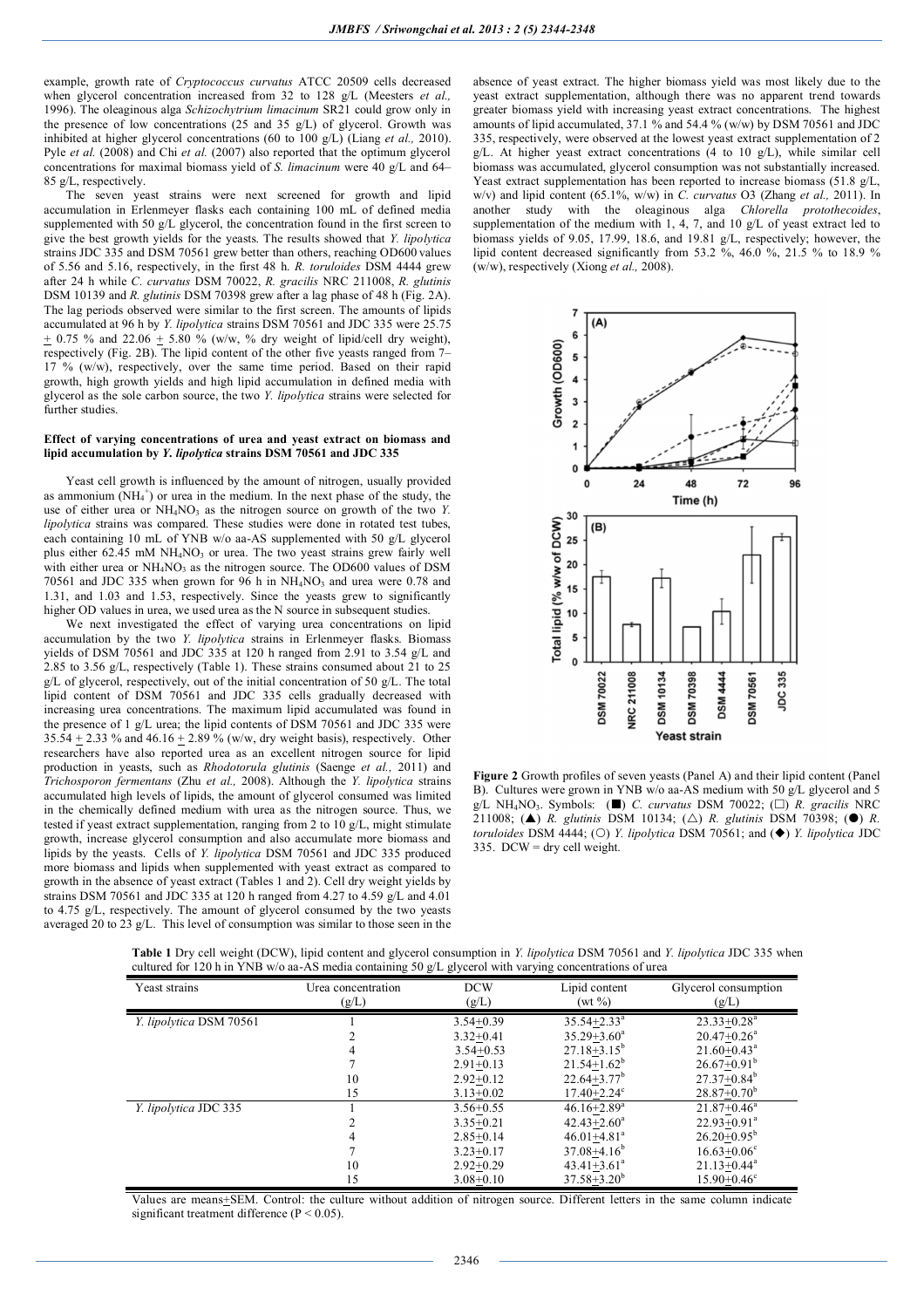| <b>Table 2</b> Dry cell weight (DCW), lipid content, and glycerol consumption in Y. lipolytica DSM 70561 and Y. lipolytica JDC 335 when |  |  |  |  |
|-----------------------------------------------------------------------------------------------------------------------------------------|--|--|--|--|
| cultured for 120 h in YNB w/o aa-AS media containing 50 g/L glycerol plus 1 g/L urea with varying concentrations of yeast extract       |  |  |  |  |

| Yeast strains           | Yeast extract<br>concentration $(g/L)$ | <b>DCM</b><br>(g/L)                                                             | Lipid content<br>$(wt \%)$                                                                                            | Glycerol consumption<br>(g/L)                                                                               |
|-------------------------|----------------------------------------|---------------------------------------------------------------------------------|-----------------------------------------------------------------------------------------------------------------------|-------------------------------------------------------------------------------------------------------------|
| Y. lipolytica DSM 70561 |                                        | $4.27+0.55$<br>$4.42 + 1.02$<br>$4.32+0.71$<br>$4.56 + 0.81$                    | $37.09 + 2.84$ <sup>a</sup><br>$29.84 + 1.35^b$<br>$34.59 + 6.45^a$<br>$31.10 + 5.01^b$                               | $22.83 + 0.28$ <sup>a</sup><br>$19.73 + 0.25$ <sup>bc</sup><br>$20.27 + 0.11^b$<br>$19.10 + 0.34^c$         |
|                         | 10                                     | $4.59 + 0.65$                                                                   | $36.03 + 2.32^a$                                                                                                      | $20.37 + 0.19^b$                                                                                            |
| Y. lipolytica JDC 335   | 10                                     | $4.24 + 0.47$<br>$4.21 + 0.59$<br>$4.75 + 0.85$<br>$4.01+0.35$<br>$4.66 + 0.43$ | $54.44 + 1.01a$<br>$45.59 + 1.27$ <sup>b</sup><br>$47.76 + 3.67$ <sup>b</sup><br>$42.44 + 8.53^b$<br>$46.36 + 5.09^b$ | $24.70 + 0.15^a$<br>$20.50 + 0.14^b$<br>$21.13 + 0.13^b$<br>$25.03 + 0.38$ <sup>a</sup><br>$22.33 + 0.30^b$ |

Values are means+SEM. Control: the culture without addition of nitrogen source. Different letters in the same column indicate significant treatment difference (P < 0.05).

> were C16:0, C16:1, C18:1, C18:2 and C18:0, and these should be suitable for conversion to biodiesel.

### **Fatty acid composition of** *Y. lipolytica* **DSM 70561 and JDC 335 cells**

The predominant fatty acids in lipids isolated from strains DSM 70561 and JDC 335 grown in the absence of yeast extract consisted of C16:1 [5.7 % and 5.0 % (w/w), respectively], C16:0 [17.7 % and 16.7 % (w/w), respectively], C18:1+C18:2 [49.1 % and 51.9 % (w/w), respectively] and C18:0 [19.0 % and 20.6 % (w/w), respectively] (Table 3). When cells were grown in the presence of yeast extract, the same predominant fatty acids were found, albeit in slightly different proportions (Table 3). Among the C16 fatty acids, the concentration of the saturated C16:0 fatty acid was about three times higher than that of monounsaturated C16:1 fatty acid. The other fatty acids accounted for less than 5 % of the total cellular fatty acids. The ratio of saturated vs unsaturated fatty acids was 0.7 for both strains regardless of whether cells were grown with or without yeast extract (Table 3). In an earlier study, Papanikolaou and Aggelis (2002) reported high percentages of C18:1 (47 %, w/w) and lower amounts of C16:1 (15 %, w/w) and C18:0 (13 %, w/w) among the cellular lipid accumulated by *Y. lipolytica* LGAM S(7)1 cells grown on 50 g/L glycerol. In another study, C18:1 was reported to be the predominant fatty acid (44.9 %, w/w) accumulated by *Y. lipolytica* W29 cells grown on glucose (Beopoulos *et al.,* 2008). It is well known that the media and cultivation conditions can markedly influence the fatty acid composition of yeast cells.

**Table 3** Percentages of total fatty acids from *Y. lipolytica* strains DSM 70561 and JDC 335 grown in YNB w/o aa-AS media containing 50 g/L glycerol plus 1 g/L urea with and without yeast extract

| Yeast strain     | Fatty acid             | Percent of total fatty acid (%) |                       |  |  |
|------------------|------------------------|---------------------------------|-----------------------|--|--|
|                  |                        | with yeast extract              | without yeast extract |  |  |
|                  | C14:0                  | $0.3 + 0.04$                    | $0.3 + 0.04$          |  |  |
|                  | C15:1                  | $0.5 + 0.01$                    | $0.9 + 0.03$          |  |  |
|                  | C16:1                  | $6.2 + 0.17$                    | $5.7 + 0.13$          |  |  |
|                  | C16:0                  | $16.4 + 0.37$                   | $17.7 + 0.17$         |  |  |
| Y. lipolytica    | C17:1                  | $1.2 + 0.04$                    | $0.8 + 0.02$          |  |  |
| <b>DSM 70561</b> | C17:0                  | $0.4 + 0.03$                    | $0.6 + 0.08$          |  |  |
|                  | $C18:1 + C18:2$        | $49.1 + 1.82$                   | $51.6 + 1.32$         |  |  |
|                  | C18:0                  | $22.0+0.15$                     | $19.0 + 1.14$         |  |  |
|                  | C19:1                  | $0.1 + 0.01$                    | $0.4 + 0.02$          |  |  |
|                  | C20:0                  | $1.1+0.02$                      | $0.8 + 0.06$          |  |  |
|                  | SAT/UNSAT <sup>a</sup> | 0.7                             | 0.7                   |  |  |
|                  | C14:0                  | $0.3 + 0.03$                    | $0.3 + 0.03$          |  |  |
|                  | C15:1                  | $0.3 + 0.02$                    | $1.0 + 0.02$          |  |  |
|                  | C15:0                  | $0.8 + 0.08$                    | $0.7 + 0.04$          |  |  |
|                  | C16:1                  | $8.2 + 0.07$                    | $5.0 + 0.05$          |  |  |
|                  | C16:0                  | $17.4 + 1.06$                   | $16.7 + 0.31$         |  |  |
| Y. lipolytica    | C17:1                  | $1.4 + 0.07$                    | $0.8 + 0.03$          |  |  |
| <b>JDC 335</b>   | C17:0                  | $0.4 + 0.05$                    | $0.2 + 0.02$          |  |  |
|                  | $C18:1 + C18:2$        | $46.7 + 0.28$                   | $51.9 + 0.37$         |  |  |
|                  | C18:0                  | $21.7+0.02$                     | $20.6 + 0.23$         |  |  |
|                  | C19:1                  | $1.0 + 0.02$                    | $0.8 + 0.01$          |  |  |
|                  | C20:0                  | $0.8 + 0.02$                    | $1.1 + 0.02$          |  |  |
|                  | SAT/UNSAT <sup>a</sup> | 0.7                             | 0.7                   |  |  |

Values are means+SEM.

 ${}^{\text{a}}$ SAT = saturated fatty acids; UNSAT = unsaturated fatty acids.

Interestingly, palm oil (Moser, 2008) which are used as biodiesel feedstocks also contain moderate to high levels of C18:1, C18:2, C18:0 and C16:0 fatty acids. In our study, the main fatty acids of *Y. lipolytica* DSM 70561 and JDC 335

#### **CONCLUSION**

Many researchers have studied lipid accumulation in *Y lipolytica* strains, to our knowledge *Y. lipolytica* strain DSM 70561 and JDC 335 showed remarkable growth on glycerol used as sole carbon source and grew best in the presence 1 g/L urea as nitrogen source. The biomass yield increased with the addition yeast extract in media. However, the amount of lipids accumulation was not affected, by *Y. lipolytica* DSM 70561 and JDC 335 accumulated 37.1 % and 54.4 % lipid in their cells, respectively. The accumulated lipids were predominantly saturated and mono-unsaturated species of C16 and C18 fatty acids. *Y. lipolytica* strains DSM 70561 and JDC 335 exhibited several desirable characteristics for an industrial use in recycling crude glycerol into useful fatty acids.

**Acknowledgments:** This research was supported by a grant from the University Staff Development Program of the Commission on Higher Education (Thailand) and partially by the NSERC Bioconversion Network (Canada).

## **REFERENCES**

ASAD-UR-REHMAN, MATSUMURA, M., NOMURA, N., SATO, S. 2008. Growth and 1, 3-propanediol production on pre-treated sunflower oil bio-diesel raw glycerol using a strict anaerobe-*Clostridium butyricum*.*Current Research of Bacteriology,* 1(1), 7-16.

BARBOSA, M. De F.S., LEE, H., COLLINS-THOMPSON, D. L. 1990. Additive effects of alcohols, their acidic by-products, and temperature on the yeast *Pachysolen tannophilus*.*Applied Environmental Microbiology,* 56(2), 545- 550.

BEOPOULOS, A., - MROZOVA, Z., - THEVENIEAU, F., DALL, M., - HAPALA, I., PAPANIKOLAOU, S., CHARDOT, T., NICAUD, J. 2008. Control of lipid accumulation in the yeast *Yarrowia lipolytica*.*Applied Microbiology and Biotechnology,* 74(24), 7779–7789.

CHI, Z. P., PYLE, D., WEN, Z., FREAR, C, CHEN, S. 2007. A laboratory study of producing docosahexaenoic acid from biodiesel-waste glycerol by microalgal fermentation.*Process Biochemistry,* 42(11), 1537–1545.

DHARMADI, Y., MURARKA, A., GONZALEZ, R. 2006. Anaerobic fermentation of glycerol by *Escherichia coli*: a new platform for metabolic engineering.*Biotechnology and Bioengineering,* 94(5), 821–829.

EASTERLING, E. R., TODD FRENCH, W., HEMANDEZ, R., LICHA, M. .2009. The effect of glycerol as a sole and secondary substrate on the growth and fatty acid composition of *Rhodotorula glutinis*.*Bioresource Technology,* 100(1), 356–361.

FOLCH, J., LEES, M., SLOANE STANLEY, G. H. 1957. A simple method for the isolation and purification of total lipid from animal tissues.*Journal of Biology and Chemistry,* 226(1), 497-509.

GONZA´LEZ-PAJUELO, M., Andrade, J. C., Vasconcelos, I. 2004. Production of 1,3-propanediol by *Clostridium butyricum* VPI 3266 using a synthetic medium and raw glycerol.*Journal of Industrial Microbiology and Biotechnology,* 31(9), 442–446.

ITO, T., NAKASHIMADA, Y., SENBA, K., MATSUI, T. - NISHIO, N. 2005. Hydrogen and ethanol production from glycerol-containing wastes discharged after biodiesel manufacturing process.*Journal of Bioscience and Bioengineering,* 100(3), 260–265.

LEE, H., BIELY, P., LATTA, K. - BARBOSA, M. F. S., SCHNEIDER, H. 1986. Utilization of xylan by yeasts and its conversion to ethanol by *Pichia stipitis* strains.*Applid Environmental Microbiology,* 52(2), 320-324.

LI, W., DU, W., LI, Y. H., LIU, D. H., ZHAO, Z. B. 2007. Enzymatic transesterification of yeast oil for biodiesel fuel production.*Chinese Journal of Process Engineering,* 7(4), 137–140.